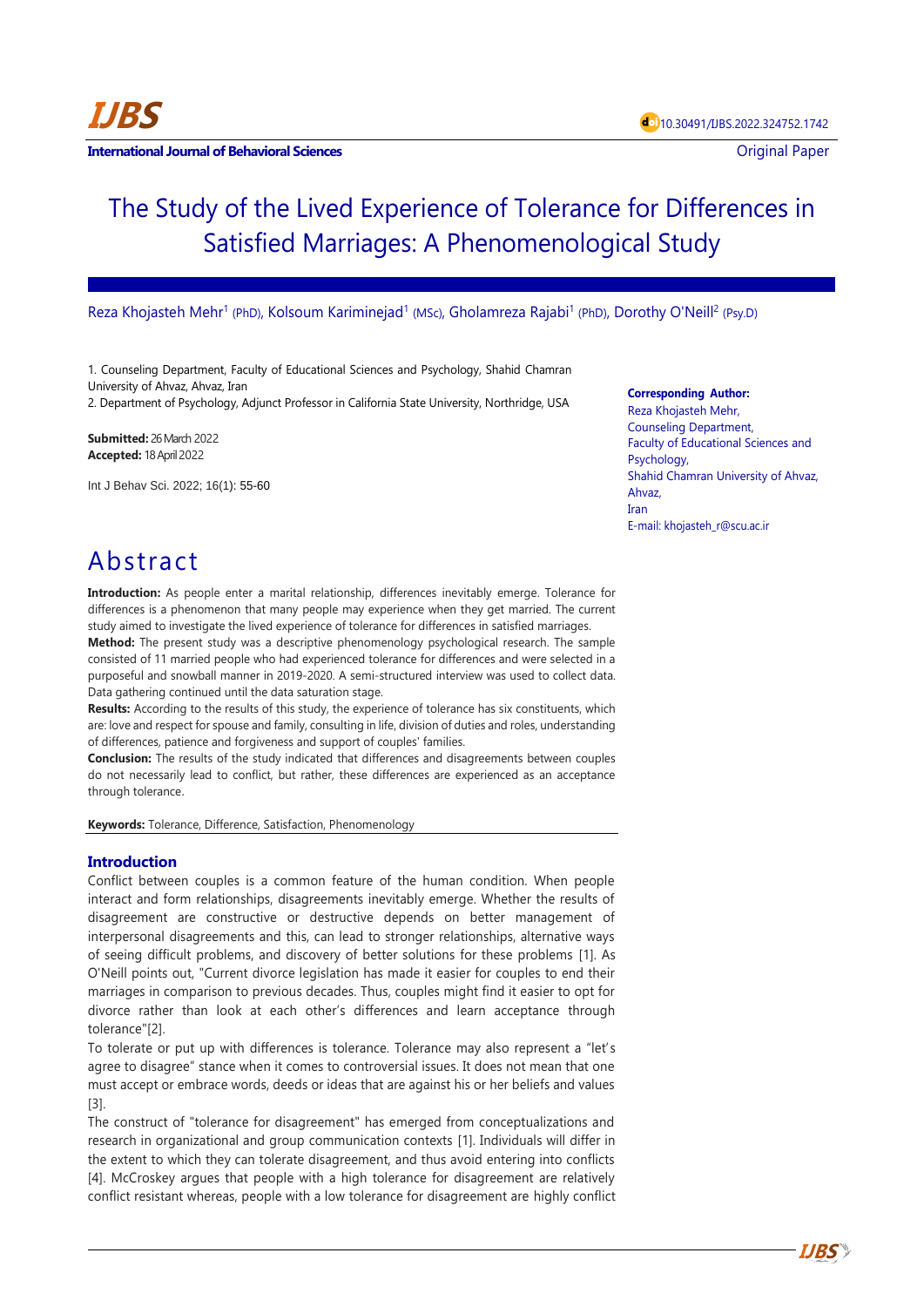prone [\[5\].](https://www.amazon.com/Psychology-Tolerance-Conception-Development-SpringerBriefs/dp/9811337888) In Integrated Behavioral Couples Therapy (IBCT), acceptance through tolerance is viewed as a facilitator of marital satisfaction. Christensen, defined acceptance through tolerance as "accepting your partner by tolerating the deeper meaning of that unpleasant behavior, to see the behavior in a larger context and to appreciate its value and importance to a relationship" [2]. Jacobson and Christensen believe that the key to building acceptance through tolerance is that the couple experienced the other partner's difficult behavior without trying to change or escape from that behavior [6].

According to an empirical study based on the Islamic approach, tolerance consisted of spouse`s empathy and acceptance, emotional control and patience, facilitation of spouse's growth and flourishing process, and beneficence and forgiveness toward spouse [\[7\].](https://www.amazon.com/Psychology-Tolerance-Conception-Development-SpringerBriefs/dp/9811337888) In religious texts (Quranic verses and Sayings) examples of tolerant behaviors of the spouse are described as follows: "One is patient with spouse's tantrum; in any case, respects his/her spouse and avoids imposing things on her/him; supports his wife emotionally and facilitates her growth and actuation; and is patient in the face of his/her spous's mistakes [8].

In the O'Neill's study, the purpose was to understand how acceptance through tolerance was experienced by couples who reported marital satisfaction. In her study, 11 sub-themes and three themes were identified as follows: 1) consulting each other when there is a disagreement: 2) understanding there are differences in who they are; 3) the glue that holds them together [3]. Witenberg in his research explores the formation of tolerance as a concept by following the developmental trajectory. In his research, three major underlying beliefs emerged supporting a tolerant stance. These beliefs were fairness and justice, empathy for the plight of others, and the need for reason and logic [9].

Shahid and Shahid in their study showed there was a significant positive correlation between tolerance and marital satisfaction [10]. Another study found that husbands' tolerance and empathy were related to an increase in the wife's marital satisfaction [11].

Khojasteh Mehr et al. in a study found that there are significant positive correlations among the four components of tolerance (spouse`s empathy and acceptance, emotional control and patience, facilitation of spouse's growth and actuation process, and beneficence and forgiveness toward spouse) with marital intimacy [8]. Using a Canadian sample, Boon and Khojasteh Mehr found evidence for the tolerance four-factor model [\[12\].](https://www.amazon.com/Psychology-Tolerance-Conception-Development-SpringerBriefs/dp/9811337888) The gap in the literature on tolerance in past research is that most of the studies are quantitative. It seems that tolerance, has only been qualitatively investigated in one study. Cultural and religious considerations must be taken into account when studying tolerance behavior. Qualitative research is more appropriate to study these cultural considerations [\[13\].](https://www.amazon.com/Psychology-Tolerance-Conception-Development-SpringerBriefs/dp/9811337888)

Therefore, understanding the meaning of tolerance from a qualitative point of view, and considering tolerance in the context of an Iranian sample is important, and the present study seeks to answer the question; what is the experience of married people that report tolerance of their differences in the context of their marital relationship, and how do they describe tolerance for differences in their satisfied marriage?

## **Method**

This study utilizes the Giorgi and Giorgi's descriptive phenomenological psychological approach [\[14\].](https://www.amazon.com/Psychology-Tolerance-Conception-Development-SpringerBriefs/dp/9811337888)  Participants in this study included 11 married people who lived in Lorestan province during the 2019-2020. Table 1 is the demographic characteristics based on information obtained from the research participants.

| <b>Participant</b> | Age | Sex    | Length of marriage | <b>Education</b> | Job                        | Number of children |
|--------------------|-----|--------|--------------------|------------------|----------------------------|--------------------|
| P1                 | 48  | Female | 24                 | PhD              | Teacher                    |                    |
| P2                 | 51  | Male   | 24                 | M.A              | Employee                   |                    |
| P3                 | 48  | Male   | 22                 | Diploma          | Self-employment            |                    |
| P4                 | 46  | Female | 22                 | M.A              | Employee                   |                    |
| P5                 | 33  | Male   | 10                 | B.A              | Employee                   |                    |
| P6                 | 46  | Male   | 18                 | M.A              | <b>Contractor Engineer</b> |                    |
| P7                 | 50  | Female | 26                 | B.A              | Employee                   |                    |
| P8                 | 42  | Female | 23                 | B.A              | Employee                   |                    |
| P9                 | 30  | Female | 12                 | Diploma          | Hair stylist               |                    |
| P <sub>10</sub>    | 32  | Male   | 12                 | Diploma          | Self-employment            |                    |
| P11                | 39  | Female | 24                 | High school      | Housekeeper                |                    |

#### **Table 1.** Demographic Characteristics of Participants

The main criteria for participating in the study was having an experience of tolerance for differences in marital life (such as differences in ethnic, cultural, economic, social, parenting, financial background) and satisfaction with the marital relationship. "Tolerance in Spouses' Relations Scale" [\[7\],](https://www.amazon.com/Psychology-Tolerance-Conception-Development-SpringerBriefs/dp/9811337888) and "Relationship Assessment Scale" [\[15\]](https://www.amazon.com/Psychology-Tolerance-Conception-Development-SpringerBriefs/dp/9811337888) were used to confirm that they experience tolerance and satisfaction. Individuals whose scores on these scales were one standard deviation above the mean were selected for this study. Sampling continued in a purposeful and snowball manner until the theoretical saturation was reached. Over a period of about 40-55 minutes, a Semistructured interview was used to collect data (sample questions: As a couple, what kind of differences and disagreements did you experience? How do you deal with your differences in ...?) The second researcher recorded the participants' answers and used follow-up questions to keep the focus on the details of the tolerance phenomenon. Each interview was recorded and transcribed using a mobile phone.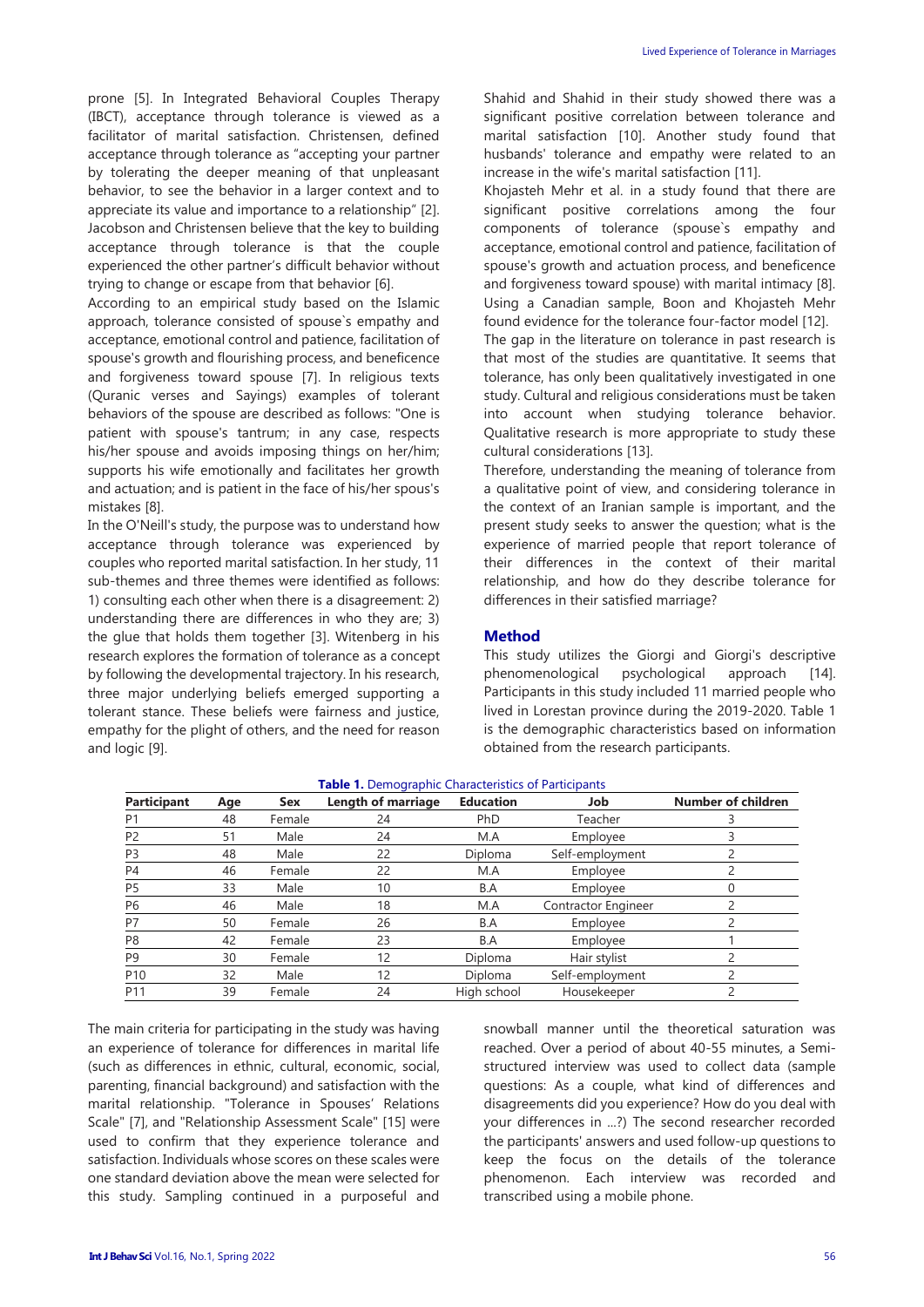The current study used the descriptive phenomenological psychological method, which was articulated by Giorgi and Giorgi (2003), consisting of five significant steps to analyze/synthesize data [\[16\].](https://www.amazon.com/Psychology-Tolerance-Conception-Development-SpringerBriefs/dp/9811337888) In the first stage, the participants' recorded interviews were transcribed and then read a number of times to gain an overall meaning. While reading the data, the researcher is engaged in a process that is called epoche or bracketing, where he/she puts aside previous knowledge about the phenomenon under study. The second step focused on moments of change in meaning, and was marked with the slash (/). In the third stage, the researcher, used a psychological mindset and the process of free imaginative variations, to transfer the natural language of the participants to a form of psychological sensitivity. During this stage, the researcher removes unnecessary elements of the participants' messages. In the fourth stage, the general meaning of the participants' experiences was synthesized and explained [\[17\].](https://www.amazon.com/Psychology-Tolerance-Conception-Development-SpringerBriefs/dp/9811337888)

Four criteria (credibility, transferability, dependability, and confirmability) were used to ensure the trustworthiness of the data [\[18\].](https://www.amazon.com/Psychology-Tolerance-Conception-Development-SpringerBriefs/dp/9811337888) To increase the credibility, the researcher considered allocating sufficient time for data collection and good communication with the participants. To evaluate the transferability, the use of sampling technique with maximum diversity was considered. In the confirmability criteria, the interviews were provided to participants to review and make changes if they wished. For dependability criteria, information was provided to two qualitative analysts and in 90% of cases, the results of analyst analysis and coding were similar to the researcher coding.

### **Results**

The results presented in this research used the Giorgi and Giorgi's descriptive phenomenology psychological method.

In general, tolerance in the context of marital life according to the participants in this study consisted of six constituents: 1) love and respect for spouse and family, 2) consulting in life, 3) division of tasks and roles, 4) understanding differences, 5) patience and forgiveness, and 6) support of the couple's families.

**Table 2.** Excerption of the Transcribed Data (participant 4), its Transfer to Meaning Units by Slash Mark (/), and Transfer of Meaning Units to Psychological Sensitivity

| <b>Extracted from transcribed data</b>                                                                                                                                                                                                                                                                       | <b>Specified meaning units</b>                                                                                                                                                                                                                                                                                  | <b>Transferring of meaning units</b><br>to psychological sensitivity                                                                    |
|--------------------------------------------------------------------------------------------------------------------------------------------------------------------------------------------------------------------------------------------------------------------------------------------------------------|-----------------------------------------------------------------------------------------------------------------------------------------------------------------------------------------------------------------------------------------------------------------------------------------------------------------|-----------------------------------------------------------------------------------------------------------------------------------------|
| The problems in other families are not<br>comparable to ours. You may not believe<br>that we still value and respect each other as that /we still value and respect each other/<br>much as we did in the early days of our<br>marriage.                                                                      | The problems in other families are not<br>comparable to ours. You may not believe<br>as much as we did in the early days of our<br>marriage.                                                                                                                                                                    | This participant states that she<br>and her husband have been<br>tolerant in life because they<br>respect each other.                   |
| He has told me many times that you are a<br>mother and have more contact with<br>children. Regarding education, if I see<br>something that is wrong or if he sees that I<br>am wrong, when we are alone, we talk and<br>say that it is better to tell our child what<br>behavior and action is best to have. | He has told me many times that you are a<br>mother and have more contact with<br>children. / Regarding education, if I see<br>something that is wrong or if he sees that I<br>am wrong, when we are alone, we talk and<br>say that it is better to tell our child what<br>behavior and action is best to have./ | This participant states that she<br>and her husband have been<br>tolerant in life because they have<br>had division of tasks and roles. |

| Table 3. Constituents and Samples of Some of the Participants |                                                                                                                                                                                                                                                                                    |  |  |  |
|---------------------------------------------------------------|------------------------------------------------------------------------------------------------------------------------------------------------------------------------------------------------------------------------------------------------------------------------------------|--|--|--|
| <b>Constituents</b>                                           | <b>Experience of some participants</b>                                                                                                                                                                                                                                             |  |  |  |
| Love and respect for<br>spouse and family                     | In my opinion, for a life, first of all, love is important. When there is love in life, you can overcome<br>all problems (participant 9).                                                                                                                                          |  |  |  |
| Consulting in life                                            | By consulting and agreeing with each other, we weigh the aspects together. When it comes to<br>parenting, if I see something wrong or if he sees that I'm wrong, when we are alone, we talk<br>(participant 4).                                                                    |  |  |  |
| Division of tasks and<br>roles                                | Now that I'm dividing tasks a bit, I have calmed down. I had a lot of burden on my shoulders. I<br>used to do everything, lessons, cooking, housekeeping and everything. Now that I've reduced it,<br>I feel much better (participant 1).                                          |  |  |  |
| Understanding<br>differences                                  | In some cases, you have to accept that these differences exist and cannot be changed. I should<br>not expect him to agree with me in everything. The other partner has a series of differences with<br>you that you have to accept him with all those differences (participant 4). |  |  |  |
| Patience and<br>forgiveness                                   | Everyone has their own problems, but with patience one can build a good life. By respecting<br>each other, by enduring some hardships that one knows they are going through, with all this,<br>one can achieve a good life (participant 9).                                        |  |  |  |
| Support of the<br>couple's families                           | I had problems early in our life, well, except that it was difficult, I also made problems, but I think<br>my wife solved them all, I owe her somehow. It was hard, but thank God we did not ignore my<br>family being very supportive (participant 10).                           |  |  |  |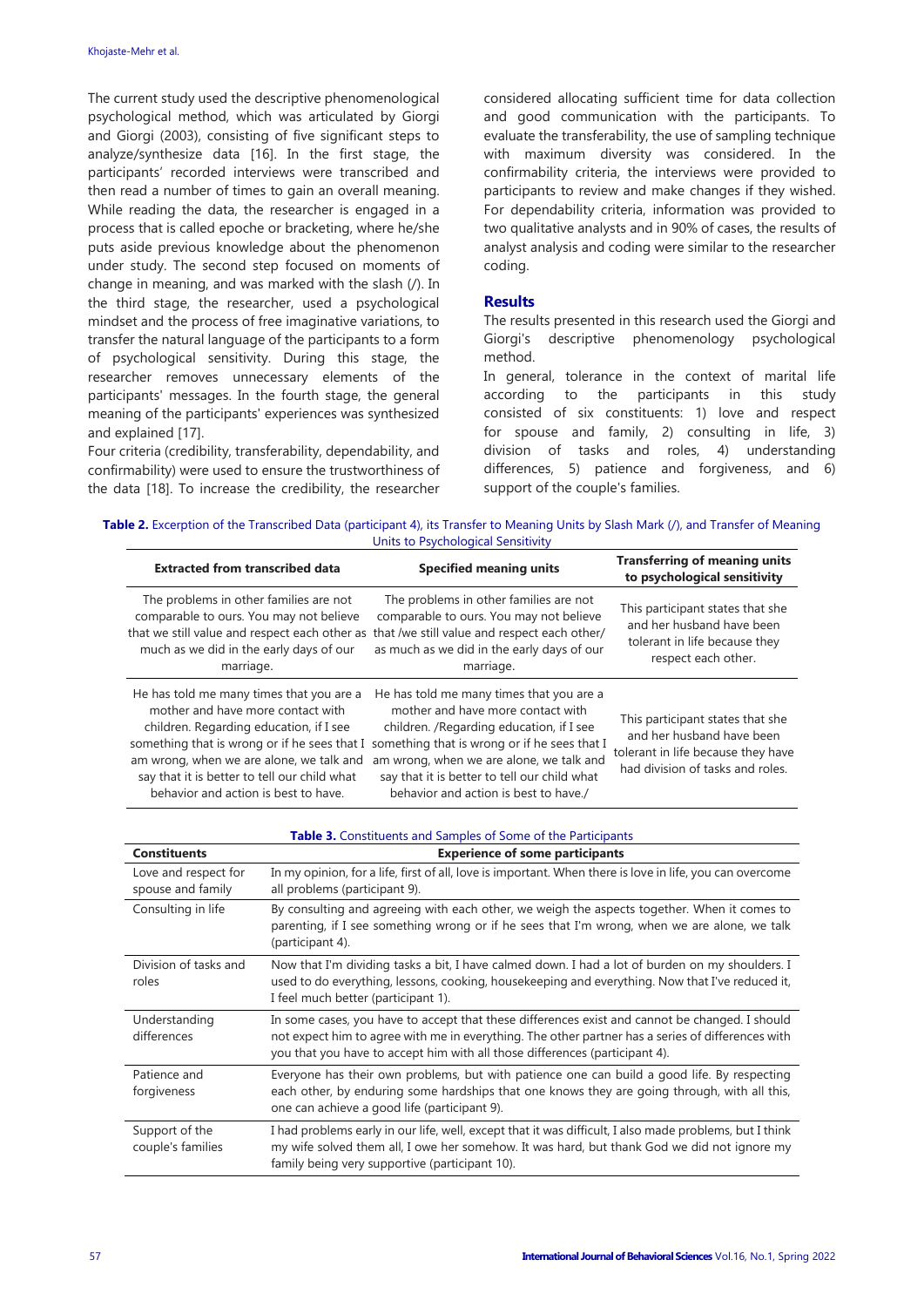## **Discussion**

The purpose of this study was to explore the lived experiences of tolerance for differences in satisfied couples. The results showed that different constituents have a role in tolerance for differences that each of them can be separately considered by researchers and therapists.

The first constituent "love and respect for spouse and family" was experienced by all 11 participants in this study and was considered as an essential part of the lived experience of tolerance in participants' marital relationship. The participants began their relationships with the experience of love and affection; maintained their love with the skill of respecting each other; and with respectful positive encounters, tolerated differences and disagreements in the relationship. This constituent was also supported by the study [\[2\].](https://www.amazon.com/Psychology-Tolerance-Conception-Development-SpringerBriefs/dp/9811337888) Respectful communication is an extremely useful skill in dealing with differences in a committed relationship. With a respectful relationship, a healthy reciprocal relationship can be maintained for many years [\[19\].](https://www.amazon.com/Psychology-Tolerance-Conception-Development-SpringerBriefs/dp/9811337888) One aspect of respect is how one deals with difference[s \[20\].](https://www.amazon.com/Psychology-Tolerance-Conception-Development-SpringerBriefs/dp/9811337888) Love can help people overcome challenges and provide purpose and a resource to cope and engage in times of conflict and stress [\[21\].](https://www.amazon.com/Psychology-Tolerance-Conception-Development-SpringerBriefs/dp/9811337888)  Love requires patience, tolerance, being able to compromise [\[22\].](https://www.amazon.com/Psychology-Tolerance-Conception-Development-SpringerBriefs/dp/9811337888) Tolerance, trust, respect and effective communication are elements that can maintain love in a marital relationship [\[23\].](https://www.amazon.com/Psychology-Tolerance-Conception-Development-SpringerBriefs/dp/9811337888) 

The second constituent "consulting in life" was experienced by 10 participants) except participant 2)and was considered as an essential part of the lived experience of tolerance in participants' marital relationship. The participants considered consultation with each other when deciding on various issues of marital relationship as a representation of respect for their spouse and used it to resolve differences and disagreements. This method has led to tolerance for each other's differences and increased their satisfaction with their marital relationship. This constituent was supported by a previous study [\[2\].](https://www.amazon.com/Psychology-Tolerance-Conception-Development-SpringerBriefs/dp/9811337888) One of the factors that causes understanding and cooperation of family members is the existence of consultation in the family, which as a result, creates a strong and intimate family. It is also the best protector against life's problems and differences [\[24\].](https://www.amazon.com/Psychology-Tolerance-Conception-Development-SpringerBriefs/dp/9811337888)

The third constituent "division of tasks and roles" was experienced by 10 participants in this study (except participant 5) and is considered as an essential part of the lived experience of tolerance in participants' marital relationship. Participants believed that the division of tasks and roles, in addition to representation of the couples' understanding, respect and intimacy, decreased the stress of role overlapping and life problems. In addition, the division of tasks helped resolve differences and disagreements in the marriage; hence, leading to tolerance with each other, and ultimately increased marital satisfaction. This constituent was not observed in previous studies. Changing gender roles in today's society, has led to a greater emphasis on a woman's independence, and may increase the likelihood of conflict in romantic relationships. The continuity, growth and excellence of family members requires empathy and cooperation of all family members, especially couples. Religious teachings have divided the duties of family members in such a manner that everyone is responsible for dividing duties so that the family can perform its functions more effectively. The cooperation of the couple in managing the affairs of life and doing things at home and avoiding negligence in the affairs of life makes relationships more intimate [24].

The fourth constituent "understanding differences" was experienced by nine participants in this study (except participants 10 and 11) and is considered as an essential part of the lived experience of tolerance in participants' marital relationship. Since every human being is unique and different, it is normal for couples to have differences and disagreements. The participants believed that understanding and accepting differences, when they are difficult to change, is the only way to resolve differences and disagreements about life issues, and understanding the differences leads to couples being tolerant to each others' differences. This constituent was also supported by previous studies [8, 3]. Marital relationship is composed of two people with different abilities and talents, with different needs and interests, and, in a word, with different personalities. An intimate marital relationship requires couples to learn to communicate and be different from each other [25]. Because each person is very different, disagreement in a relationship is inevitable [19]. Situations in which spouses' interests and needs are different are unavoidable. Yet, the ability to manage differences constructively assists couples to establish intimate relationships. In Islamic culture, tolerance is defined as the best way of dealing with differences in human relationships [8]. How a person deals with differences is very important [20]. The quicker the couples learn to become tolerant of differences, the smoother marital life becomes [3].

The fifth constituent "patience and forgiveness" was considered by eight participants in this study (except participants 3, 4 and 10) as an essential part of the lived experience of tolerance in participants' marital relationship. Participants believed that because each person is unique and different from the other, it is normal for a couple to be in a situation where their interests and needs are different. As a result, patience and forgiveness towards the spouse leads to tolerance for disagreements, reduces harm and resentment, and ultimately leads to increased marital satisfaction. This constituent was also supported by a previous study [8]. Because each individual is very different, disagreement in a relationship is inevitable [19]. Actually, it can be stated that situations in which spouses' interests and needs are different are unavoidable. Yet, the ability to manage differences constructively assists couples to establish intimate relationships [8]. According to social exchange theory, people enter into relationships with different opinions about their role. Couples may not discuss differences at the beginning of their relationship, but as the relationship deepens and lasts, these differences become more controversial [26]. The ability to forgive a spouse's mistake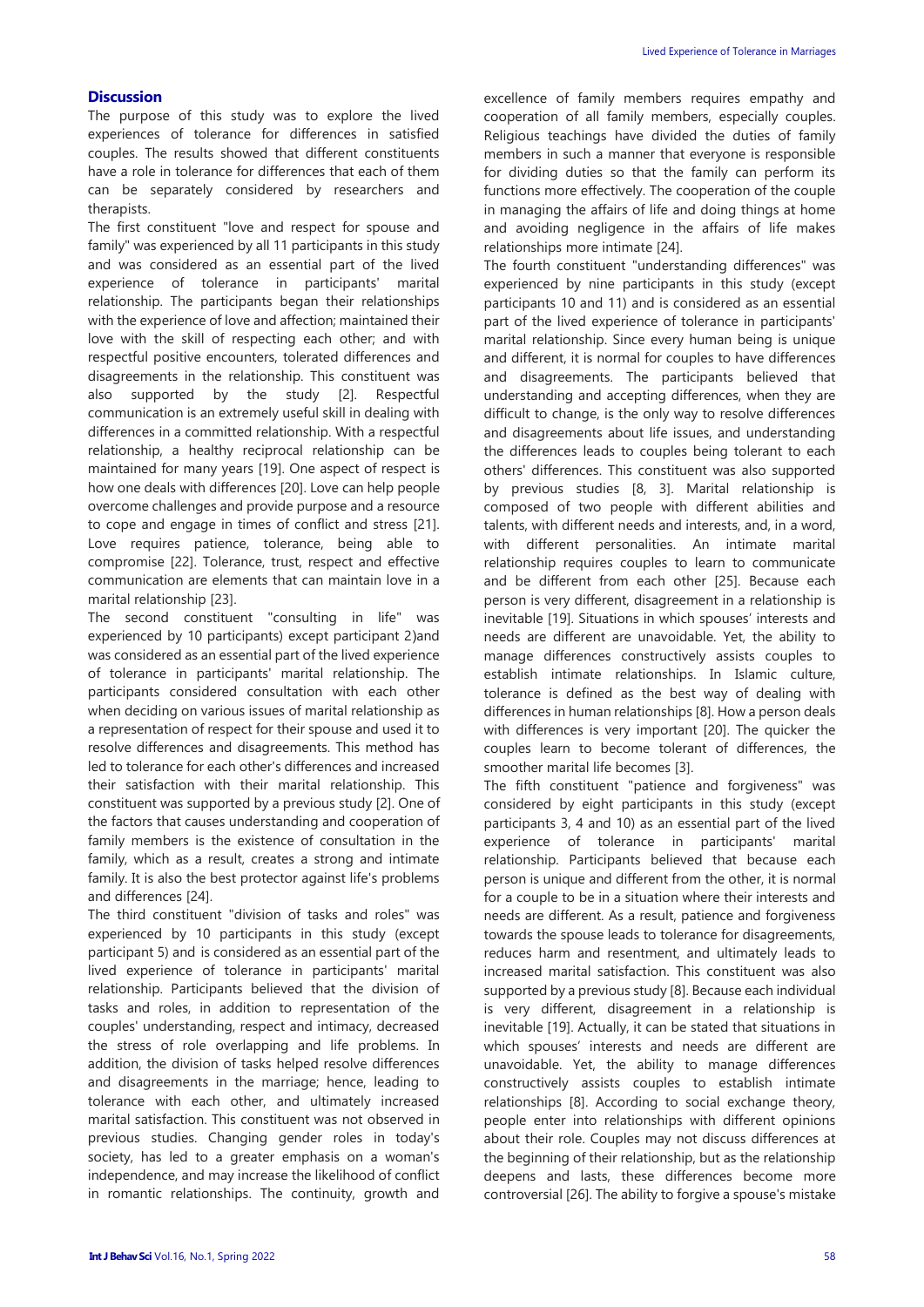plays an important role in relationship satisfaction. [27]. Forgiveness of spouse's mistakes can reduce couples' anger and as a result can be a way to reconcile [28]. Forgiving is beneficial in healing marital relationships and can positively affect the health and well-being of spouses [29]. "The capacity to seek and grant forgiveness is seen as one of the most significant factors contributing to marital longevity and marital satisfaction" [30]. Forgiveness can also improve couples' communication performance [31] and lead to healing couples' psychological problems [32].

The sixth constituent "support of couples' families" was considered by seven participants in this study (except participants 1,5,7 and 8) as an essential part of the lived experience of tolerance in participants' marital relationship. Participants believed that receiving appropriate support and understanding from their family, prevented the escalation of disagreement and squabble between couples, caused them to cope with differences, and thus their adjustment and tolerance with each other, and ultimately, increased marital satisfaction. This constituent was not reflected in any of the studies. The support and engagement of couples' family are important. Adequate social support and understanding from family and friends, helps couples feel better about themselves and communicate better to others. Family' support not only reduces social problems, but also indirectly reduces stress in communication problems [33]. The effect of perceived social support of spouses on increasing the satisfaction and quality of marital relationship has been identified in four areas: 1) support decreases couples' feeling of loneliness in the confrontation of stress. 2) It decreases depression and its effects. 3) It prevents couples from disagreement and arguing. 4) Increases couples' emotional intimacy [34]. In family-oriented and collectivist cultures such as the Iranian society, families are not indifferent to the problems of their members and social support in the family is of great importance [35].

#### **Conclusion**

The practical and important message of the participants in the present study to all couples is that by using strategies such as love and respect for spouse and family, consulting in life, division of tasks and roles, understanding differences, patience and forgiveness, and support of the couple's families, can tolerate their differences, prevent the devastating flood of divorce and help to keep the marriage satisfied. They also showed the couple therapists that tolerance-based training and therapies (based on accepting differences through tolerance) could potentially be important competitors and alternatives to conflict-based therapies and interventions. Like any other research, this study faced limitations as well. One of the limitations of the study was the selection of research participants from a specific geographical environment, although the purpose of qualitative research is not generalization of findings. Investigating the lived experience of people who did not tolerate their differences can also provide knowledge and information about the meaning and structure of tolerance and determine whether tolerance and intolerance are two separate structures or are along a continuum. Replication of this research in different cultural contexts of our country and cultural contexts outside Iran will be important to understand how couples describe the tolerance.

It is necessary for researchers in psychology and family counseling to study the underlying factors of tolerance structure, which were obtained in this study, in a quantitative way.

#### **Conflict of interest**

All authors declare no conflicts of interest.

#### **Ethical Approval**

The ethical issues followed in this research were: 1) obtaining informed consent from the participants to participate in the research; 2) ensuring that information remains confidential; 3) the use of pseudonyms for them; 4) their right to withdraw from the research at any stage of the research; and 5) informing participants of the recording of the interview content.

#### **Acknowledgement**

The authors would like to thank all the participants who participated in this research. Also, this research (with the research number SCU.EM98.467) has been financially supported by the Shahid Chamran University of Ahvaz.

#### **References**

- 1. Teven J, McCroskey J, Richmond V. Measurement of Tolerance for Disagreement. Communication Research Reports. 1998; 1 (2): 209-217[. https://doi.org/10.1080/08824099809362115](https://doi.org/10.1080/08824099809362115)
- 2. O'Neill D. D. Non-clinical couples' experiences of acceptance through tolerance in marriage: a phenomenological study. [Unpublished doctoral dissertation]. State California University. U.S.A. 2016.
- 3. Kalra A. Tolerance and acceptance for happily married life. 2011. Sooper Article. Retrieved from [http://www.sooperarticles.com/relations hip-articles/marriage](http://www.sooperarticles.com/relations%20hip-articles/marriage-articles/%20tolerance-%20acceptance-happily-married-life-%20280297.html)articles/ tolerance- [acceptance-happily-married-life-](http://www.sooperarticles.com/relations%20hip-articles/marriage-articles/%20tolerance-%20acceptance-happily-married-life-%20280297.html)[280297.html](http://www.sooperarticles.com/relations%20hip-articles/marriage-articles/%20tolerance-%20acceptance-happily-married-life-%20280297.html)
- 4. McCroskey JC. Wheelees. An introduction to human communication. Boston, MA: Allyn & Bacon; 1976.
- 5. McCroskey JC. An introduction to communication in the classroom. Edina, MN: Burgess International; 1992.
- 6. Jacobson NS. Christensen A. Integrative couple therapy: Promoting acceptance and change. New York, NY: Norton & Company; 1996.
- 7. Khojasteh Mehr R. Datli Bagi M. Abbaspour Z. Development and validation of a tolerance scale in spouses' relations. Journal of contemporary Psychology. 2020; 15 (1): 13-27. <http://dorl.net/dor/20.1001.1.20081243.1399.15.1.7.8>
- 8. Khojasteh Mehr R. Datli Bagi M. Abbaspour Z. Examining a tolerance model with Islamic approach in the context of marital life. Journal of Family Psychology. 2018; 1 (5): 57-70.
- 9. Witenberg RT. The psychology of Tolerance, Conception and Development. Springer Brief in Psychology Pub. Melbourne, Australia; 2019.
- 10. Shahid H. Shahid W. A study on tolerance role in marital satisfaction. International Journal for Social Studies. 2016; 2 (6): 13-26. [https://www.researchgate.net/deref/http%3A%2F%2Fwww.edu](https://www.researchgate.net/deref/http%3A%2F%2Fwww.edupediapublications.org%2Fjournals)

[pediapublications.org%2Fjournals](https://www.researchgate.net/deref/http%3A%2F%2Fwww.edupediapublications.org%2Fjournals)

11. Li PF. Wickrama KAS. Stressful life events, marital satisfaction, and marital management skills of Taiwanese couples. Family Relations. 2014; 63: 193-205. <https://doi.org/10.1111/fare.12066>